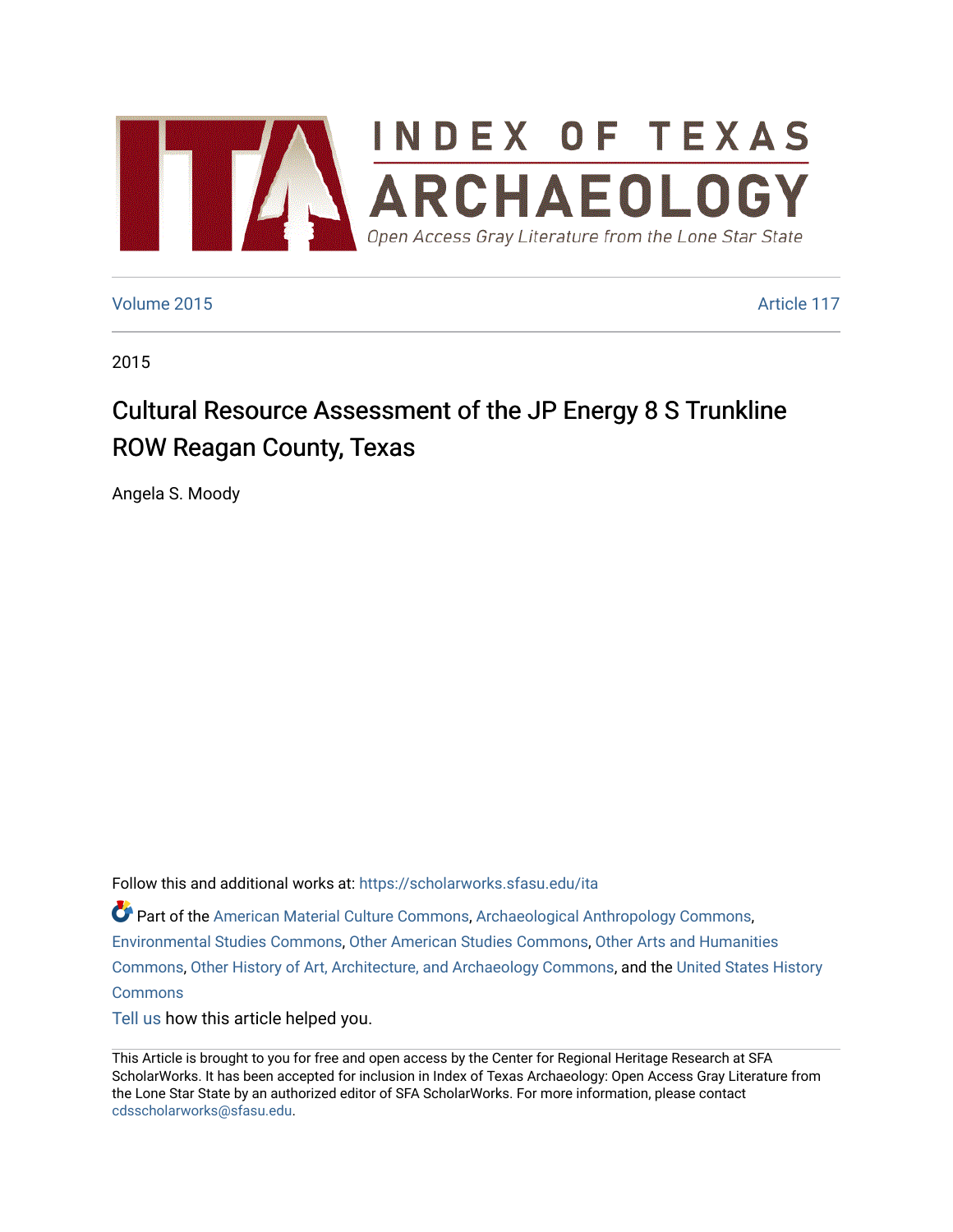# Cultural Resource Assessment of the JP Energy 8 S Trunkline ROW Reagan County, Texas

#### Creative Commons License



This work is licensed under a [Creative Commons Attribution 4.0 International License.](https://creativecommons.org/licenses/by/4.0/)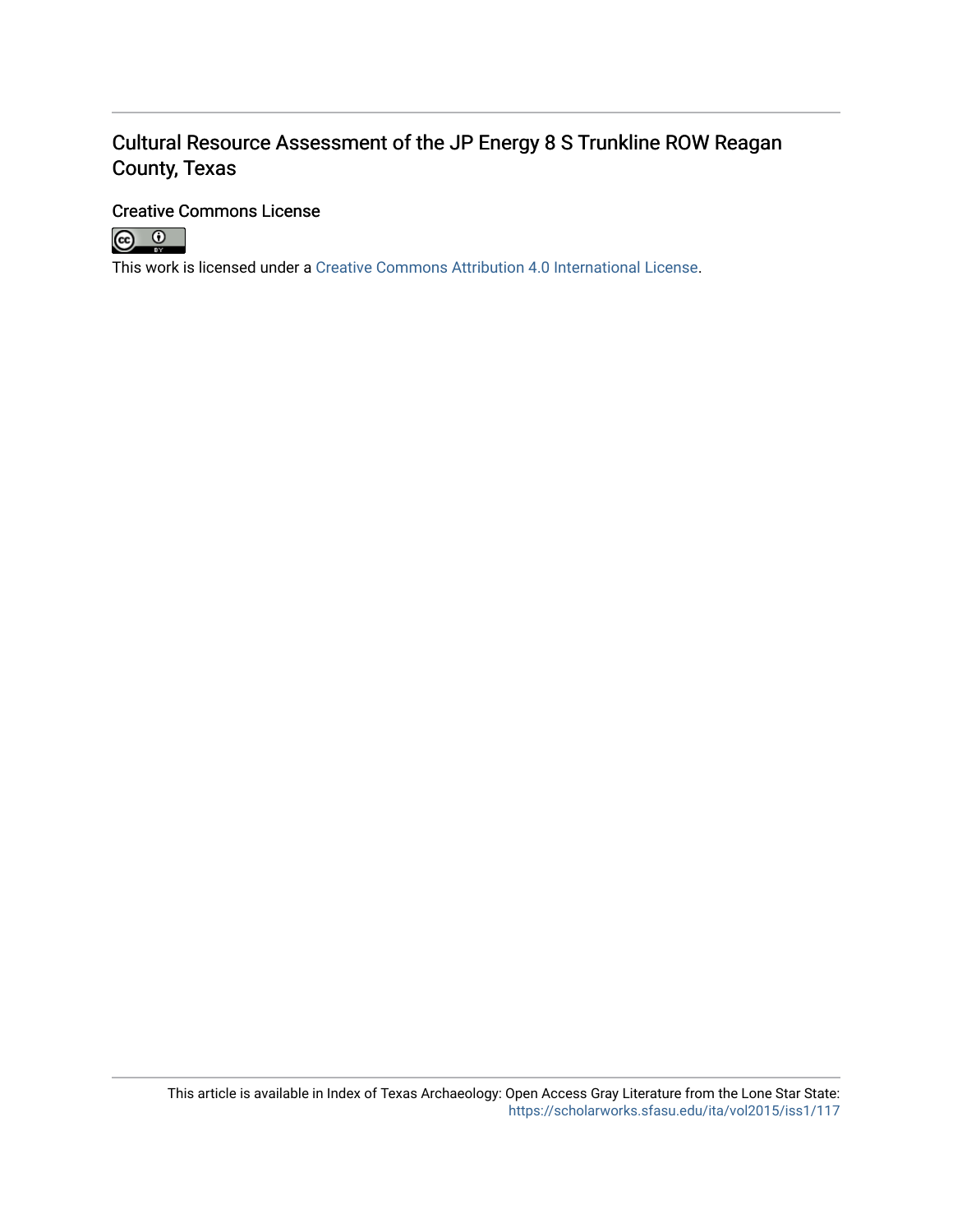# **NEGATIVE FINDINGS Cultural Resource Assessment of the**

# **JP Energy 8 S Trunkline ROW**

## **Reagan County, Texas**

Report prepared for JP Energy Permian Barnhart, Texas

by

Angela S. Moody Turpin and Sons Inc. 2047 Lakeshore Drive Canyon Lake, Texas 512-922-7826

**Jeff Turpin, Principal Investigator** 

**Texas Antiquities Permit 7233** 

**TAS, Inc. Technical Report 290 Canyon Lake, Texas April 2015**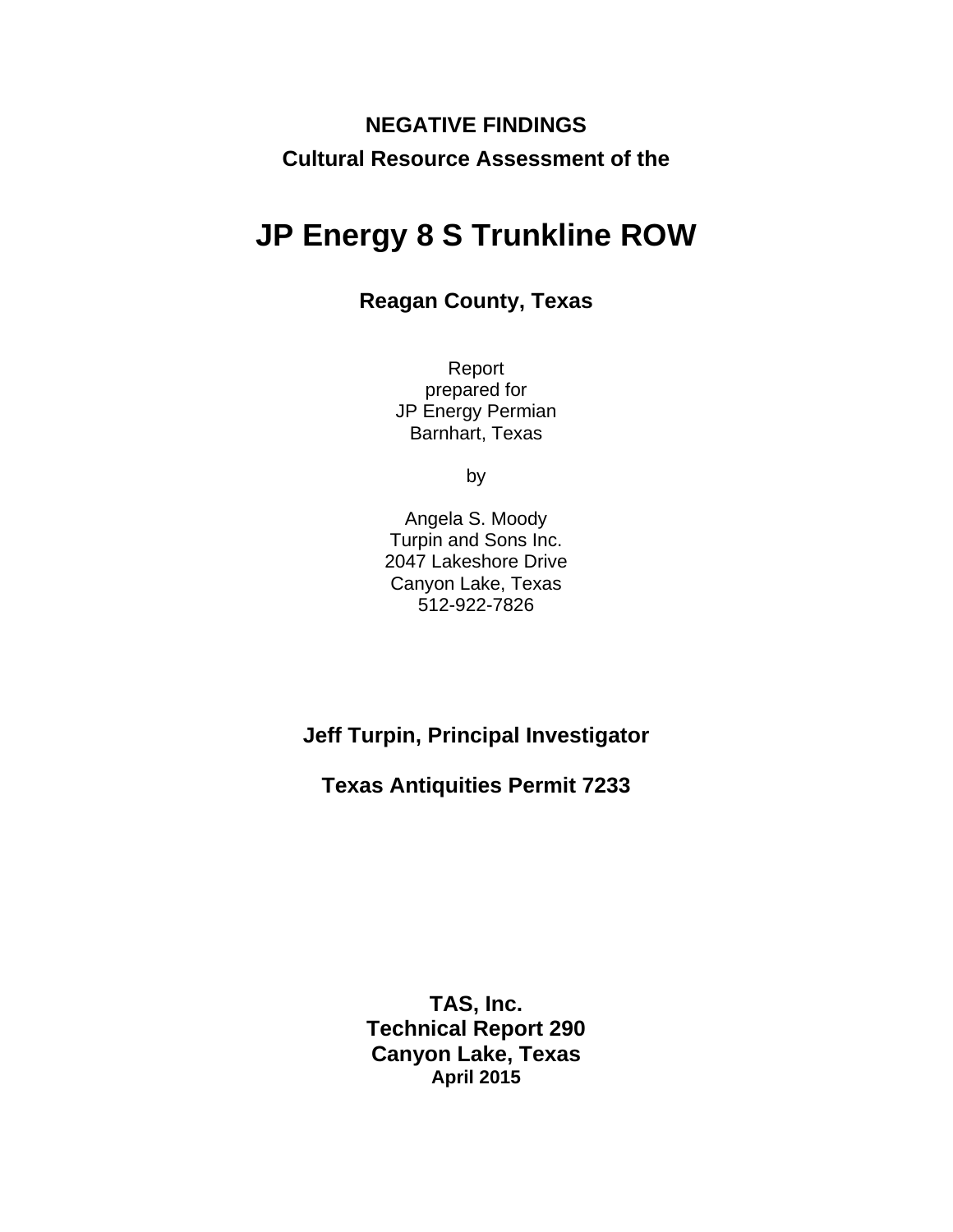### **ABSTRACT**

<span id="page-3-0"></span>In early April 2014, Turpin and Sons Inc (TAS) archeologists assessed the cultural resource potential of a 12.5-mile long, 100-foot wide JP Energy 8 S Trunkline ROW on University Lands (UL) in central south Reagan County, Texas. The survey was sponsored by JP Energy as part of their permitting process to install a 10-inch pipeline on UL, and authorized by Texas Antiquities Permit 7233, Jeff Turpin, Principal Investigator. The proposed route extends north northeast across an upland grassland, dropping suddenly just before mile 8 into a lowland flat. It transects Talley, Big Jim, and Big Lake draws along with multiple other unnamed draw headers, existing pipelines, 2-tracks, and Hwys 67 and 137. About 152 acres were surveyed.

The area has been disturbed by detrimental land management practices, though grasses seem to be making a comeback. No archeological sites were added to the inventory and the route does not pass through any previously recorded sites, therefore, cultural resources present no impediment to installation of the pipeline on University Lands.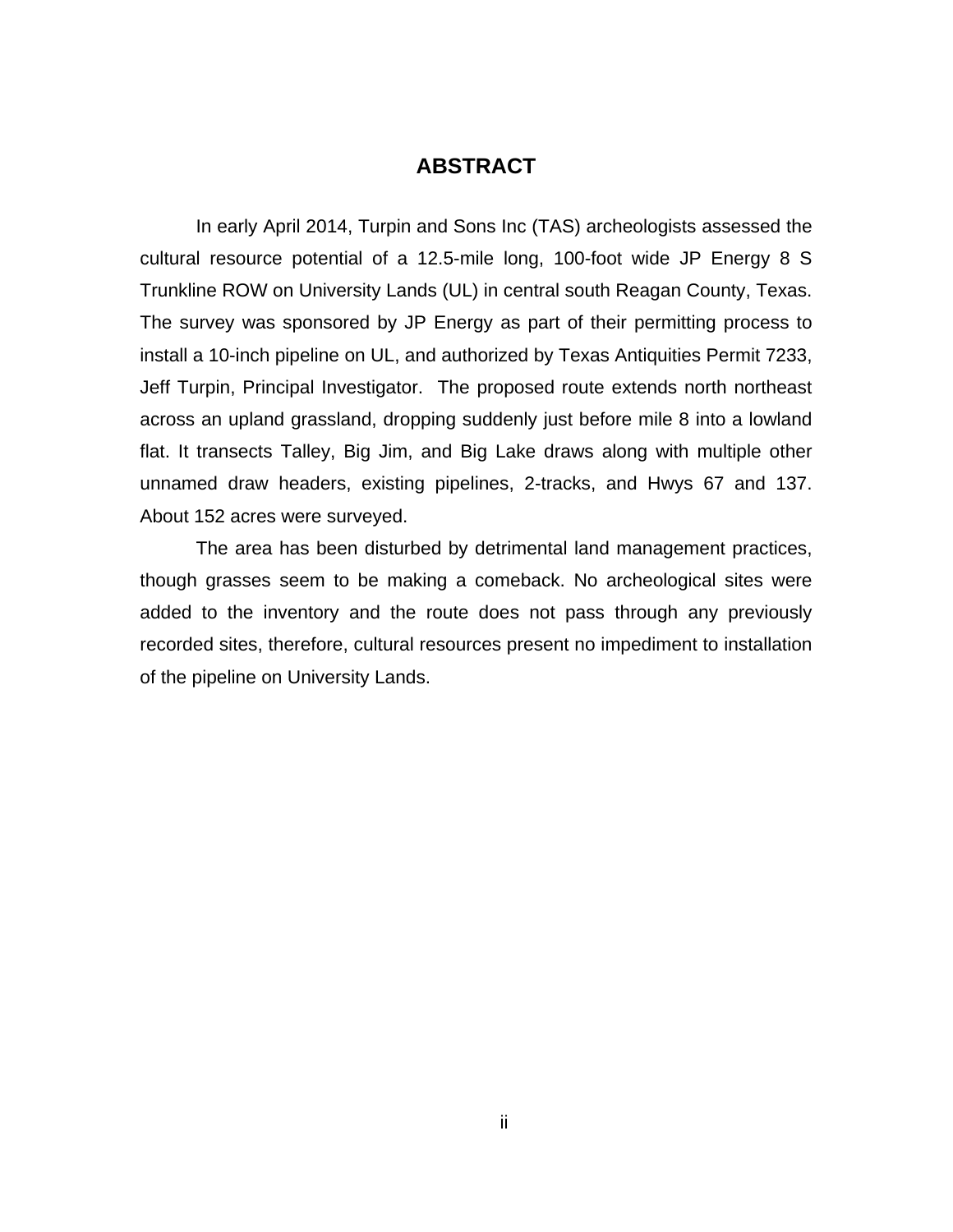# **TABLE OF CONTENTS**

## **LIST OF FIGURES**

| 3. ROW is on USGS QUAD Maps Best, Gardener Draw, and Divide Draw2      |  |
|------------------------------------------------------------------------|--|
|                                                                        |  |
| 5. Typical relatively flat terrain with dense grasses and some brush 3 |  |
|                                                                        |  |
|                                                                        |  |
|                                                                        |  |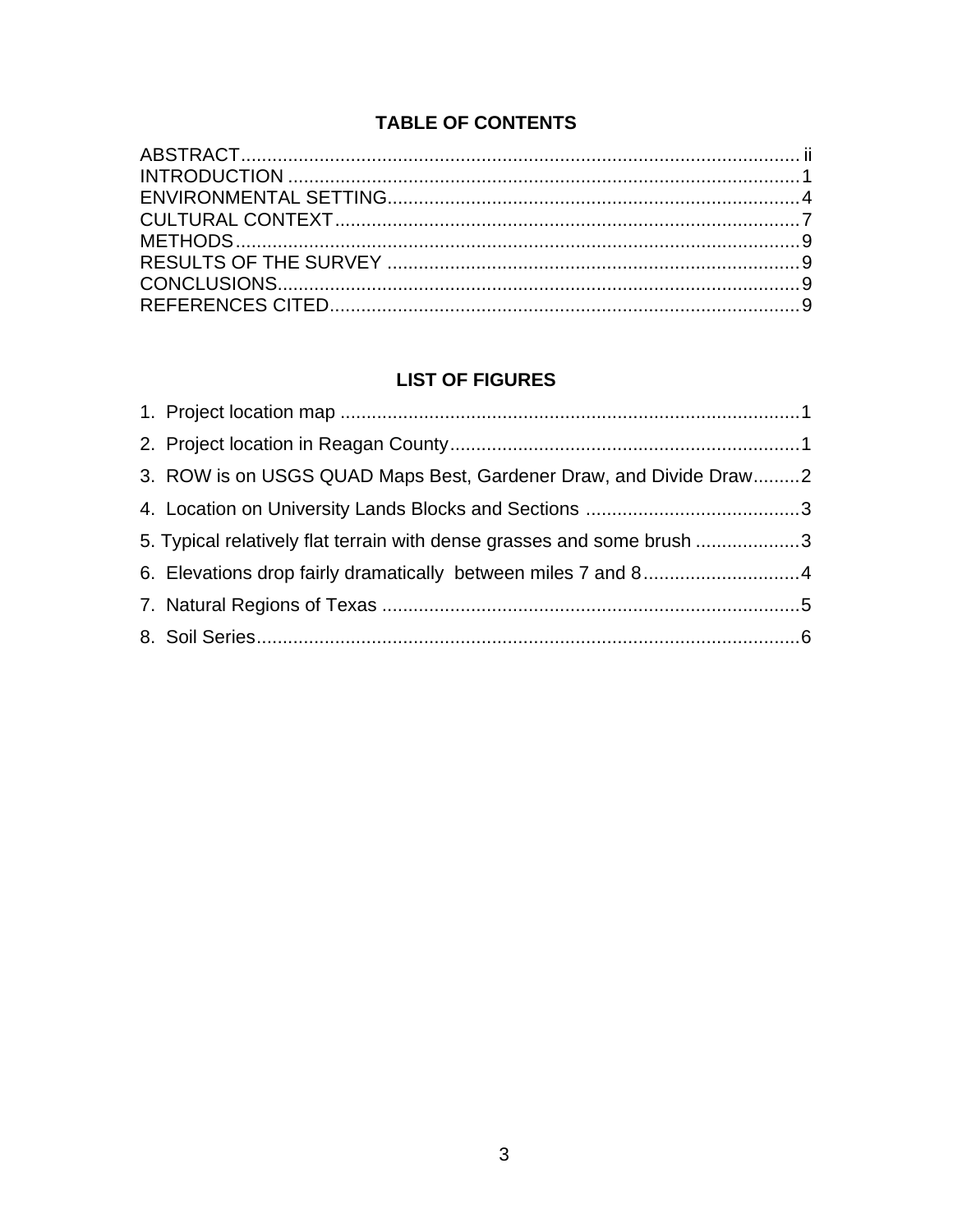## **INTRODUCTION**

<span id="page-5-0"></span>In early April 2015, Turpin and Sons Inc (TAS) archeologists assessed the cultural resource potential of the proposed 12.5-mile long, 100-foot wide JP Energy 8S Trunkline ROW in central south Reagan County, Texas (Fig. 1, 2). The survey was sponsored by JP Energy as part of their permitting process to install a pipeline on University Lands, and was authorized by Texas Antiquities Permit 7233, Jeff Turpin, Principal Investigator.



*Figure 1. Project location map (source: National Geographic TOPO!).* 

<span id="page-5-1"></span>

<span id="page-5-2"></span>*Figure 2. Project location in Reagan County (source: National Geographic TOPO!)*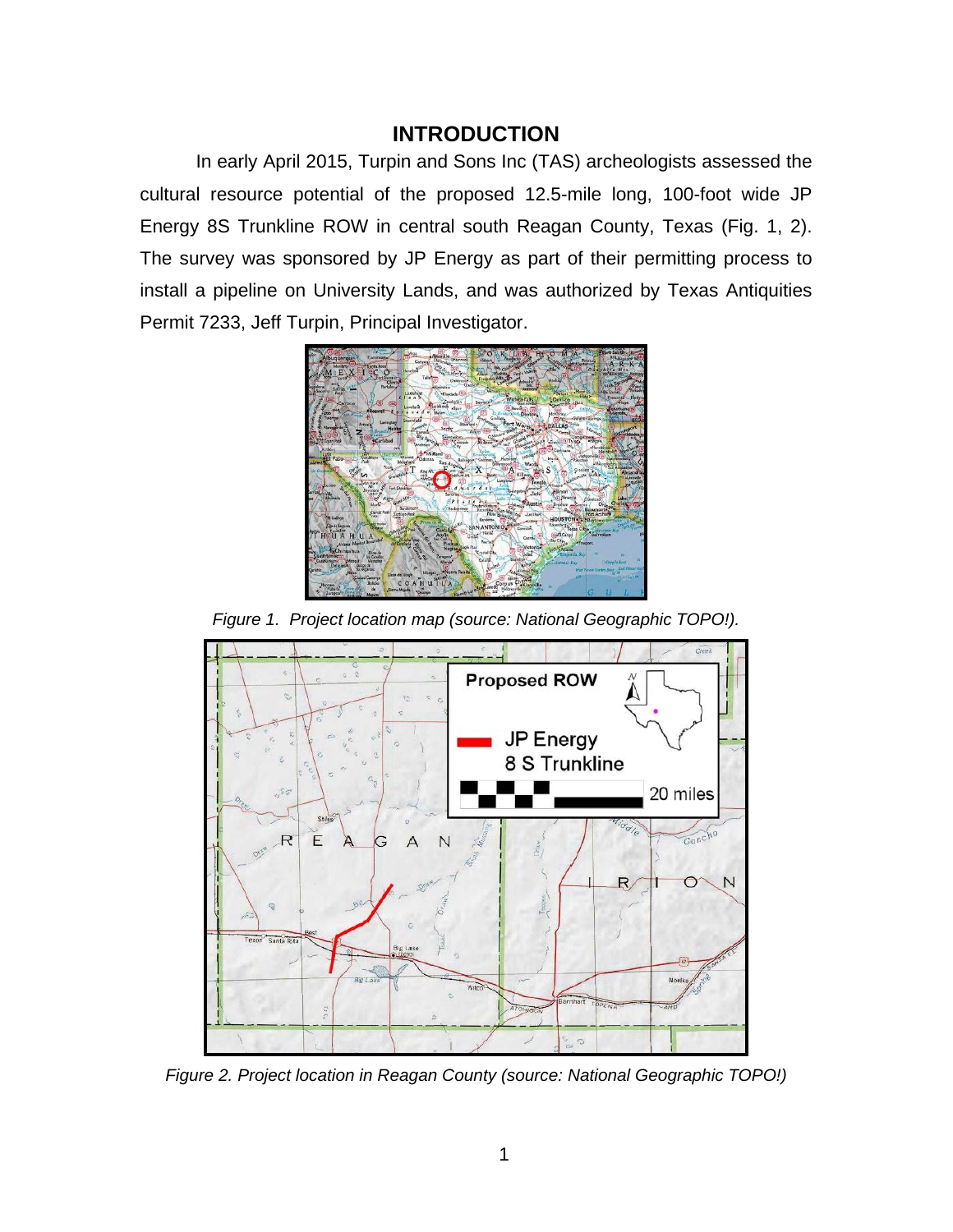The proposed JP Energy 8 S Trunkline ROW is generally located about 5 miles northwest of the town of Big Lake. The northern end starts about 1-mile north of Big Lake, 1-mile southeast of North Bates Windmill, and 1-mile southwest of Dixon Windmill on the Best, Gardener Draw and Divide Draw quad USGS quad maps (Fig. 3). The proposed route crosses through Block 8, Sections 6-7, and 18-19; Block 11, Section 1; and Block 10 Sections 6-8, 16-17, 21-22, 26-27, and 35-36 of University Lands (Fig. 4).



*Figure 3. ROW is on USGS QUAD Maps Best, Gardener Draw, and Divide Draw (Source: Terrain Navigator and GoogleEarth-Earth Survey QUADS)* 

<span id="page-6-0"></span>The ROW runs across relatively flat grasslands with some young mesquite and fairly dense clump grassed lowland with fine, silty loam and few rocks in most places (Fig. 5). The survey found no intact cultural material nor historical structures in the path of the ROW, so the proposed installation will not affect significant cultural resources.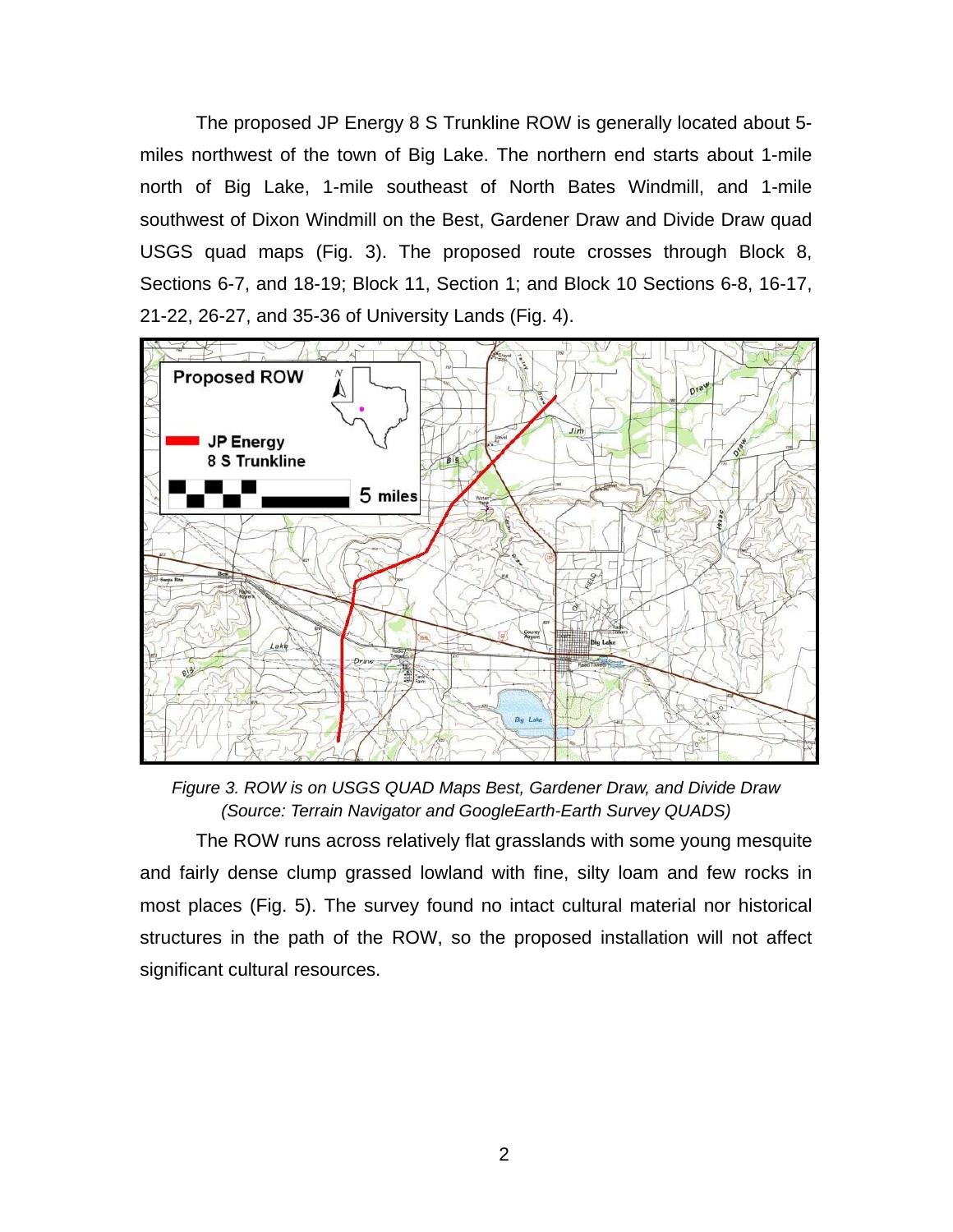

*Figure 4. Location on University Lands Blocks and Sections (source: Terrain Navigator)* 

<span id="page-7-1"></span><span id="page-7-0"></span>

*Figure 5. Typical terrain is relatively flat with dense grasses and some brush*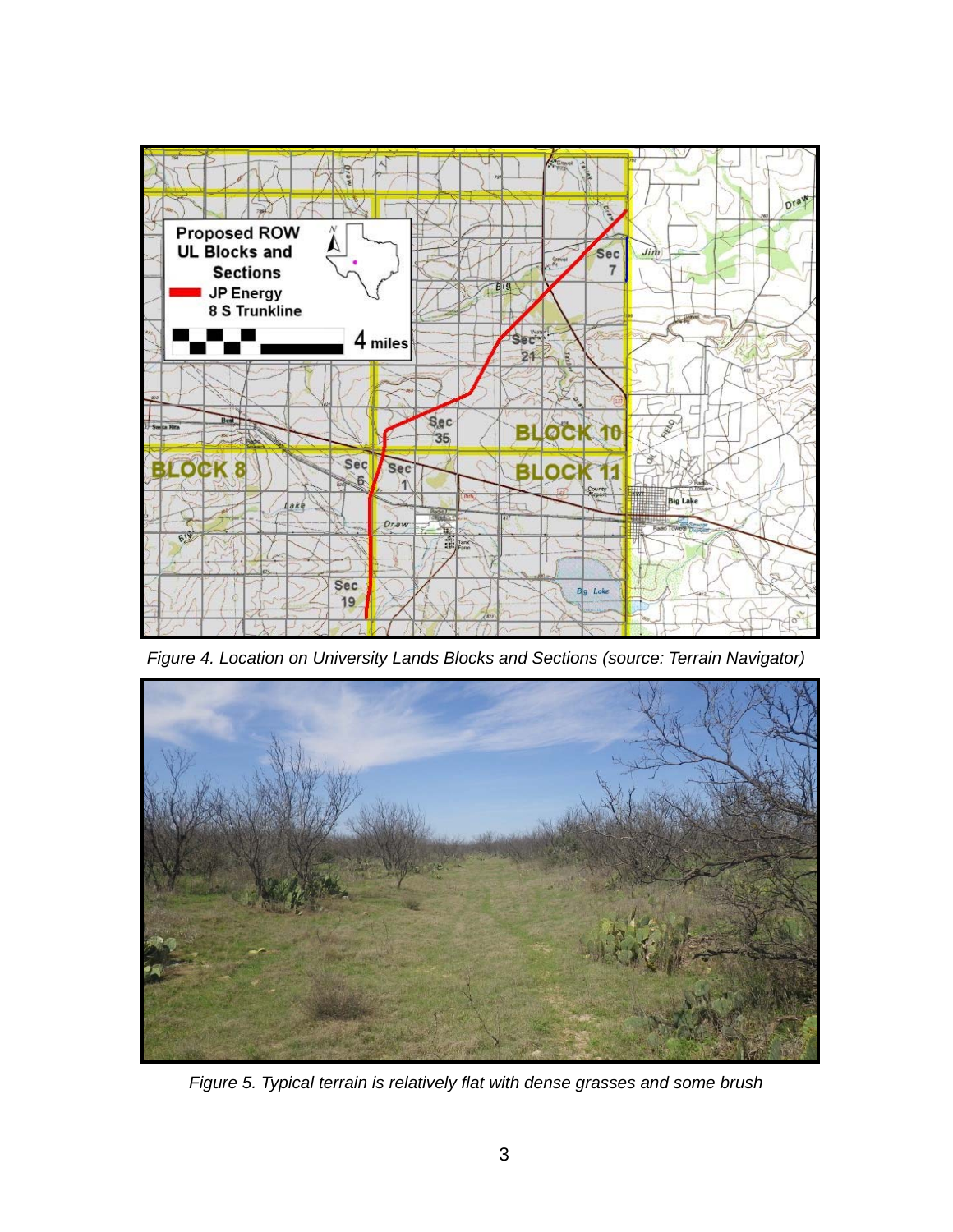

<span id="page-8-1"></span>*Figure 6. As the route extends north, elevations drop fairly dramatically starting between miles 7 and 8* 

This cultural resource assessment consisted of an archival search, an intensive pedestrian survey, and preparation of a report suitable for review in accordance with the Texas Historical Commission's Archeological Survey Standards for Texas. The investigations also conform to guidelines and standards set forth in the National Historic Preservation Act.

#### **ENVIRONMENTAL SETTING**

<span id="page-8-0"></span>The project area is classified as part of the Edwards Plateau Section of the Great Plains Province of the Interior Plains which is described as mesas, plateaus, and limestone ridges and hills with deep canyons and nearly level to gently sloping valley floors (Fig. 7). This description does not provide an accurate context for prehistoric adaptations in the area of the current survey. The deep canyons with proximity to the Pecos River are southwest of the area of interest. The proposed ROW crosses broad flat grasslands with sparse vegetation, thin soils and rock outcrops. Drainages sometimes contain more clump grasses, but for the most part are also sparsely vegetated.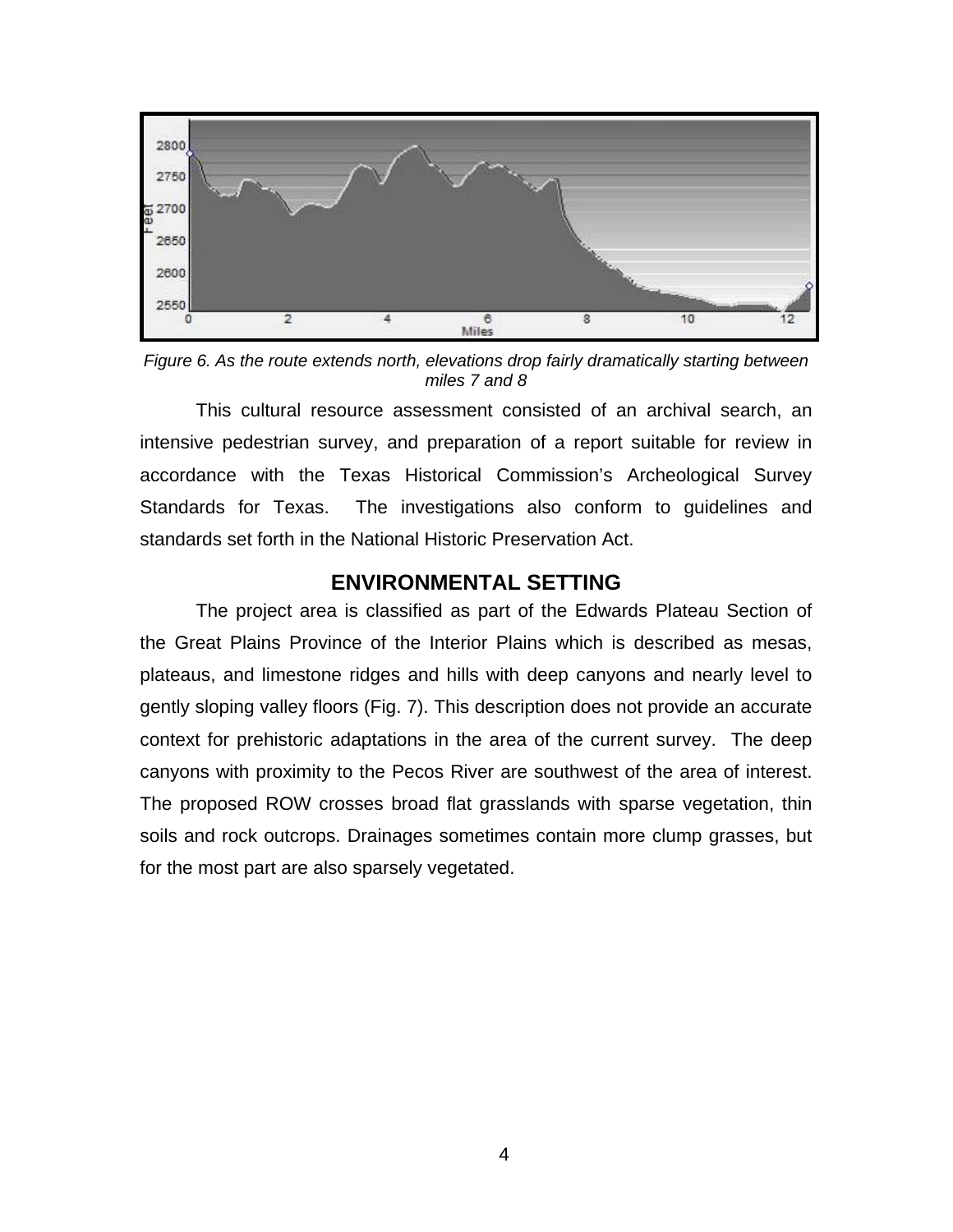

*Figure 7. Natural Regions of Texas (source: Texas Parks & Wildlife)*  **Hydrology**

<span id="page-9-0"></span>Hydrology is the dominant factor in prehistoric and early historic settlement patterns in the study area. The area of interest here is on relatively flat grasslands between Talley and Big Jim Draws to the northeast and Big Lake Draw to the southwest. Garrison Draw, along with Big Jim Draw, drains directly into Big Lake Draw at the Depression southwest of Big Lake. Casual water made it possible for people and animals to exploit the high dry uplands between the permanent springs, such as Grierson, Flat Rock, Howards Well, and the Pecos River (Brune 1980). The interfluvial divide between the Pecos/Rio Grande and Concho river basins is just south of the project area. Big Lake, the largest playa in Texas, is perched atop the divide. Since record keeping began, the lake has filled on an average of every 20 years. The archeological record demonstrates occupation of the lake shores and Big Lake Draw from Paleoindian through early historic times.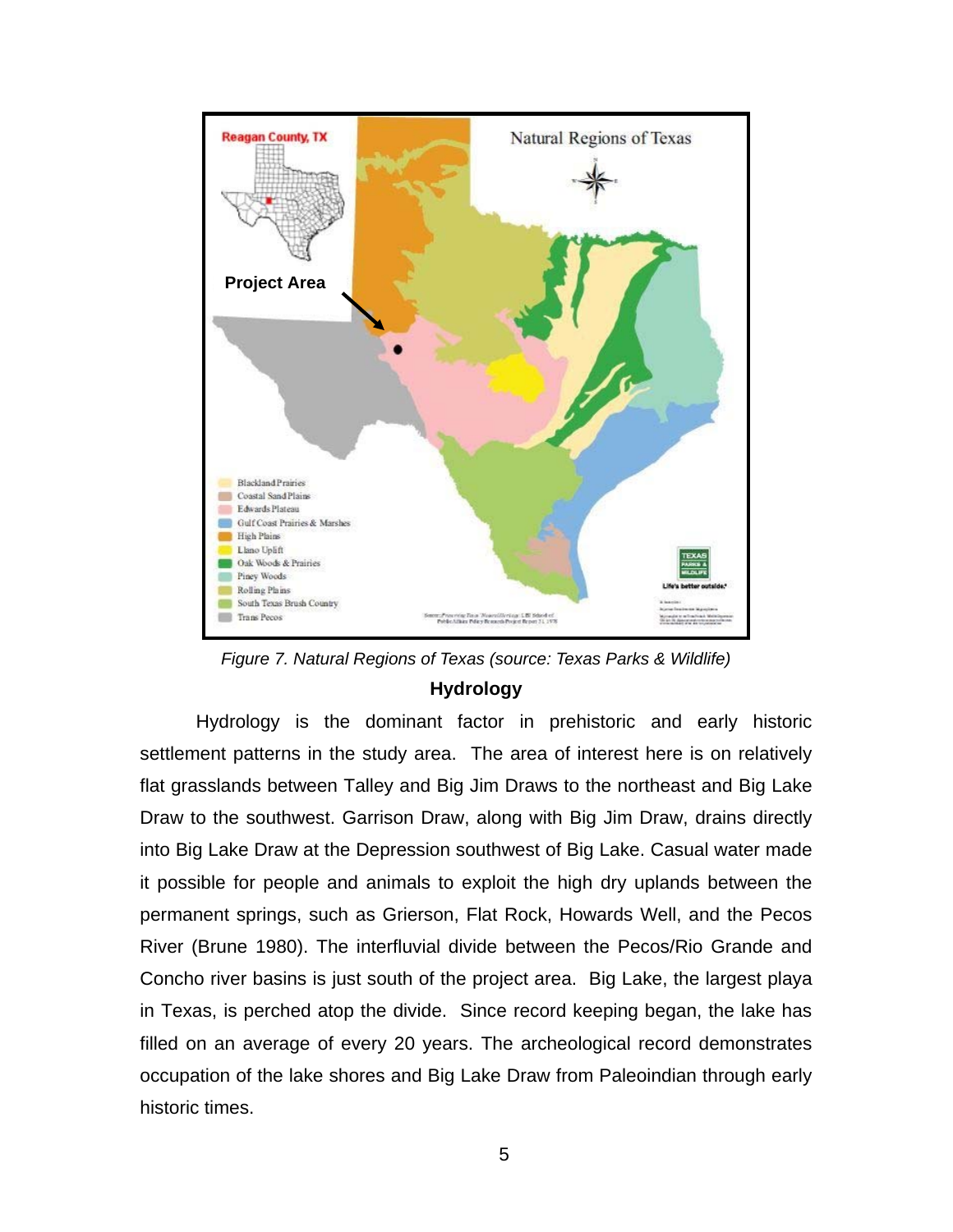#### **Soils**

 Most of the JP Energy 8S Trunkline lays in the Rock outcrop-Ector (s7304) soil series, but also crosses the following soil series: Ector-Angelo (s7301), Regan-Merta-Conger-Angelo (s7170), and Cho-Angelo (s7167; Fig. 8). Draws and drainages contained Angelo silty clay loams (alluvium derived from limestone) and Ector soils (loamy residuum weathered from limestone) while the grasslands are mostly Reagan and Conger loams, both alluvium derived from limestone.



*Figure 8. Soil Series (Source: Google Earth Pro-SSURGO)* 

#### **Plants and Animals**

<span id="page-10-0"></span>Vegetation is very sparse and, in years with sufficient precipitation, consists of a plant community of shrubs and short or mid grasses. The plant community includes juniper, mesquite, lotebush, live oak, Texas oak, sumac, Texas prickly pear, tasajillo, kidneywood, netleaf hackberry, agarito, yucca, sotol, catclaw, Mexican persimmon, various gramas, threeawn, Texas wintergrass, little bluestem, Halls panicum, buffalo grass, cedar sedge, two-leaved senna, mat euphorbia, rabbit tobacco and hairy tridens. Scrub mesquite and juniper have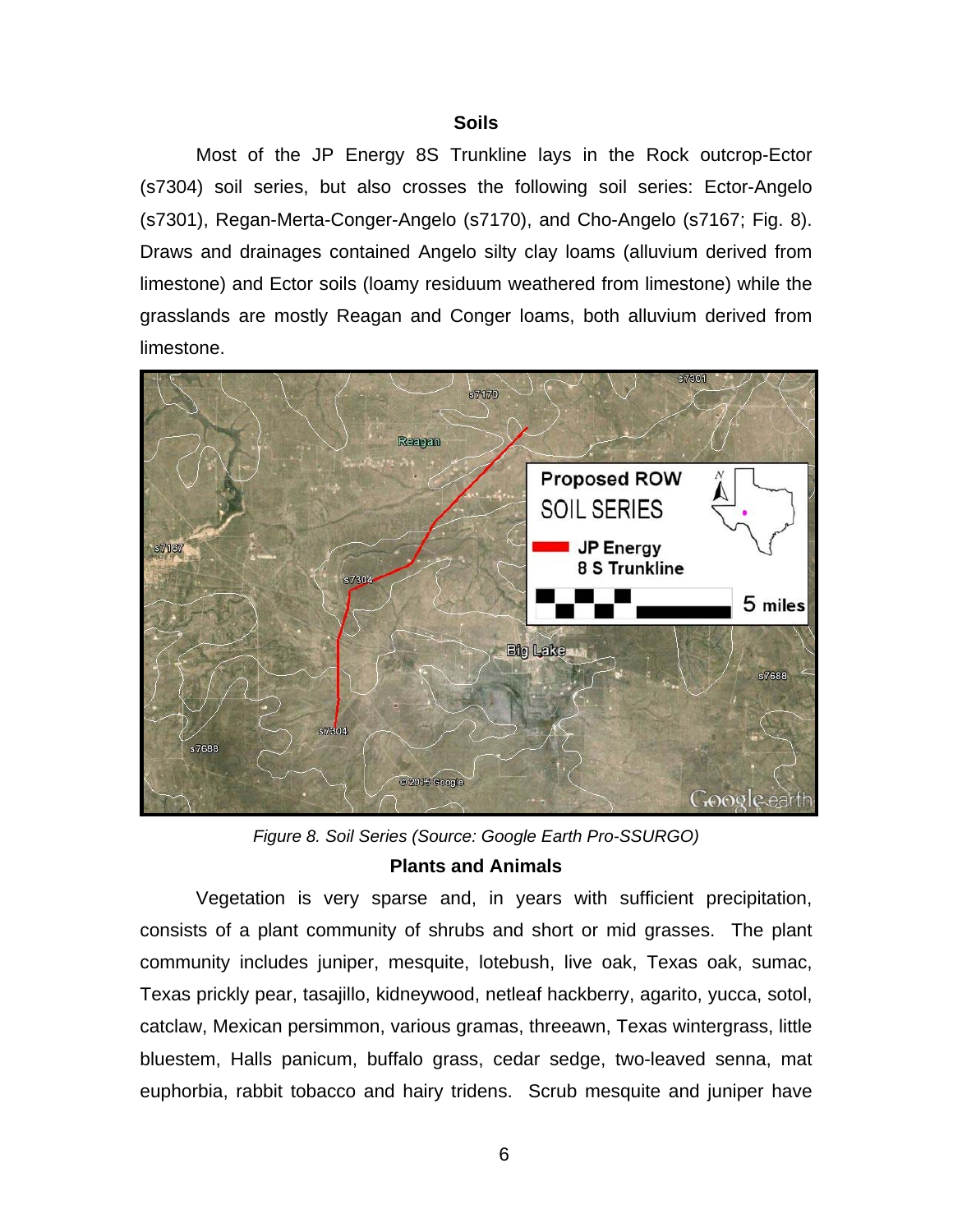infested disturbed sections of the project area, to the detriment of range grasses in areas that have been cleared and overgrazed and where there has been extensive energy production.

Deer are the dominant wild species in the region today but archeological and historical evidence indicate that the faunal community was large and diverse prior to the introduction of domesticated animals (Wiedenfeld 2003). The bison kill site in the bed of the Big Lake testifies to more benign grassland before 8000 years ago, followed by a period of severe drought that would have driven herd animals north to the Plains (Turpin et al. 1997). Pioneers camping on the shores of the Big Lake mention a wide variety of long-gone game, including bears, antelope and bison (Prine 1920). Although no faunal studies have been done in the immediate vicinity of the study area, it can be assumed that the composition of the faunal community in general was equally fluid and dependant on the vagaries of climate and rainfall.

#### **Climate**

Temperature ranges can be extreme in the Big Lake area, from a record low of 1 degree to a record high of 110 degrees, with an average of 49.6 degrees F in winter and 77 degrees in summer. The average annual total precipitation is about 18.22 inches (Western Regional Climate Center). Of this, about 14.76 inches, or 77 percent, usually falls in April through October. Texas is prone to severe droughts that, like the filling of Big Lake, are cyclical events. The high dune face on the northern side of the lake resulted from an extremely long dry spell with constant winds from the south-southwest sometime after about 8000 B.P. and was preceded by yet another undated period of dune accretion that has since stabilized. Many of the semi-buried hearths sites recorded during the recent block surveys would have been buried by wind-blown sediment during such periods of sparse vegetation and low rainfall.

#### **CULTURAL CONTEXT**

<span id="page-11-0"></span>Reagan County is in a transitional zone between three defined cultural areas: the Southern Plains on the north, the Eastern Trans-Pecos, and the Lower Pecos to the west and east respectively. Just over 400 sites have been

7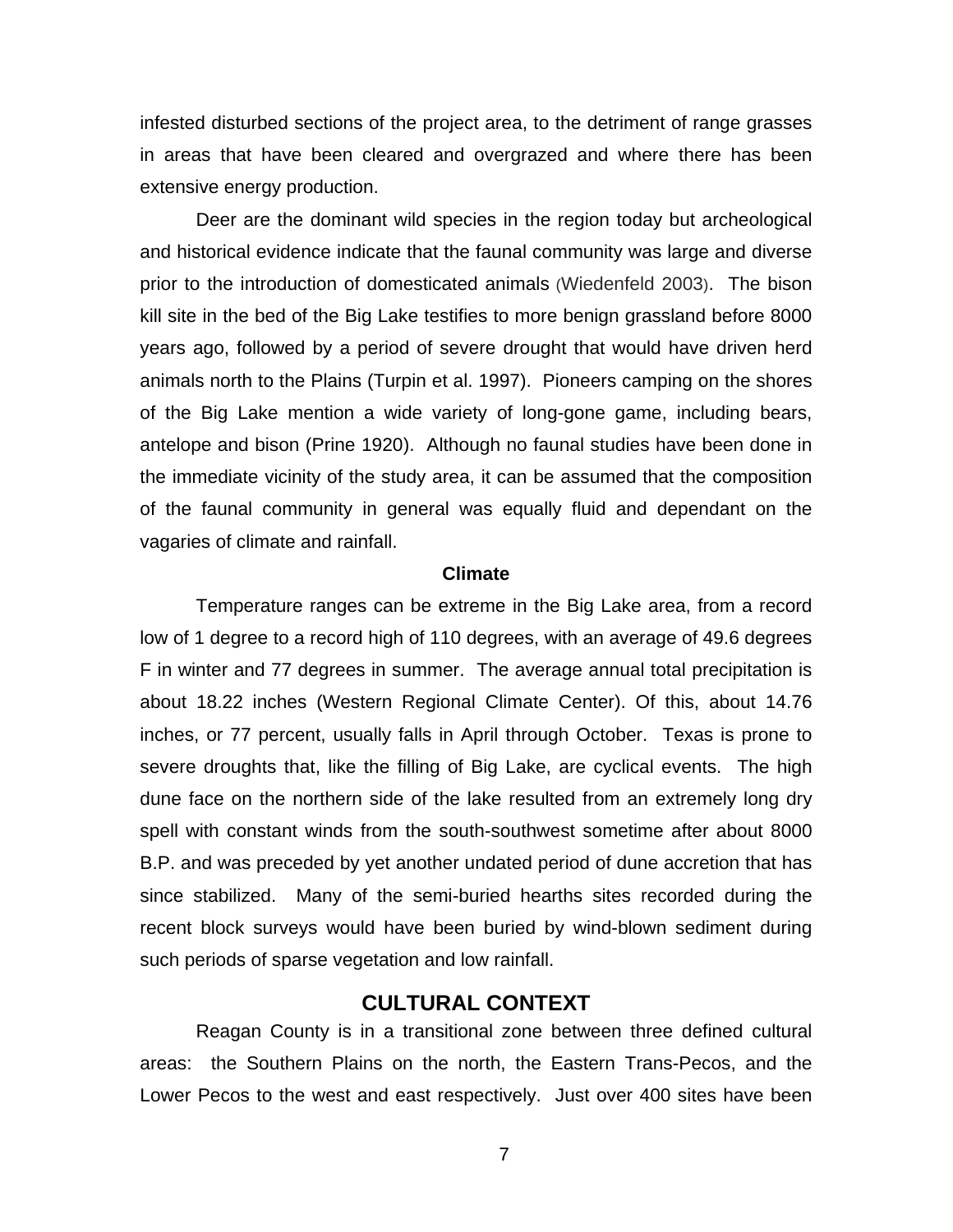recorded in Reagan County spanning the entire range of prehistory (Atlas). The Big Lake playa attracted hunters from the Paleoindian through Historic periods. Projectile points in private collections include Folsom, Plainview, Midland and Milnesand specimens from the western end of the lake, and excavations in the bed of the lake produced the remains of a small herd of bison driven into the mud and dispatched during the period of downsizing from mega- to modern bison around 8000 years ago (Turpin et al. 1993, 1997). Archaic and Late Prehistoric burned rock middens and hearths line the lake and its major feeder, Big Lake Draw (Turpin 1994). Most of the prehistoric sites in the area cannot be dated but the few with temporally diagnostic projectile points are Middle and Late Archaic in age. The Late Prehistoric presence is evidenced by a large Toyah phase component in the dunes at the western end of Big Lake (41RG26).

The history of the early frontier is manifested in the ruins of Camp Grierson (41RG3), a military outpost of Fort Concho built in 1878 around a secluded permanent spring that effectively shortened the road to Fort Lancaster (Riemenschneider and Turpin 1998). The only designated State Archeological Landmarks in this county are the Reagan County Courthouse in Stiles and a firing range associated with Camp Grierson on property managed by University Lands (41RG77; Turpin and Riemenschneider 2001). Although none of these sites are near the current project, they demonstrate the long duration of occupation attributable to the draw of the Big Lake.

#### **Previous Investigations**

The area of potential effect (APE) was previously surveyed in 2012 by TAS, Inc. for the Pioneer Block Survey under TAC permit 6098 (Burgess and Turpin 2013; see also Burgess and Turpin 2011; Moody 2014; Turner and Burgess 2014, Turpin 1994). Several previously recorded sites are located in the vicinity, but only 41RG60 comes close to the line (Turpin 1994). These sites are all poorly dated prehistoric open camps, burned rock middens (BRMs), and lithic scatters (Atlas). This survey demonstrated that no intact features will be disturbed by construction as the ROW does not pass through any previously recorded sites, nor were any new sites found.

8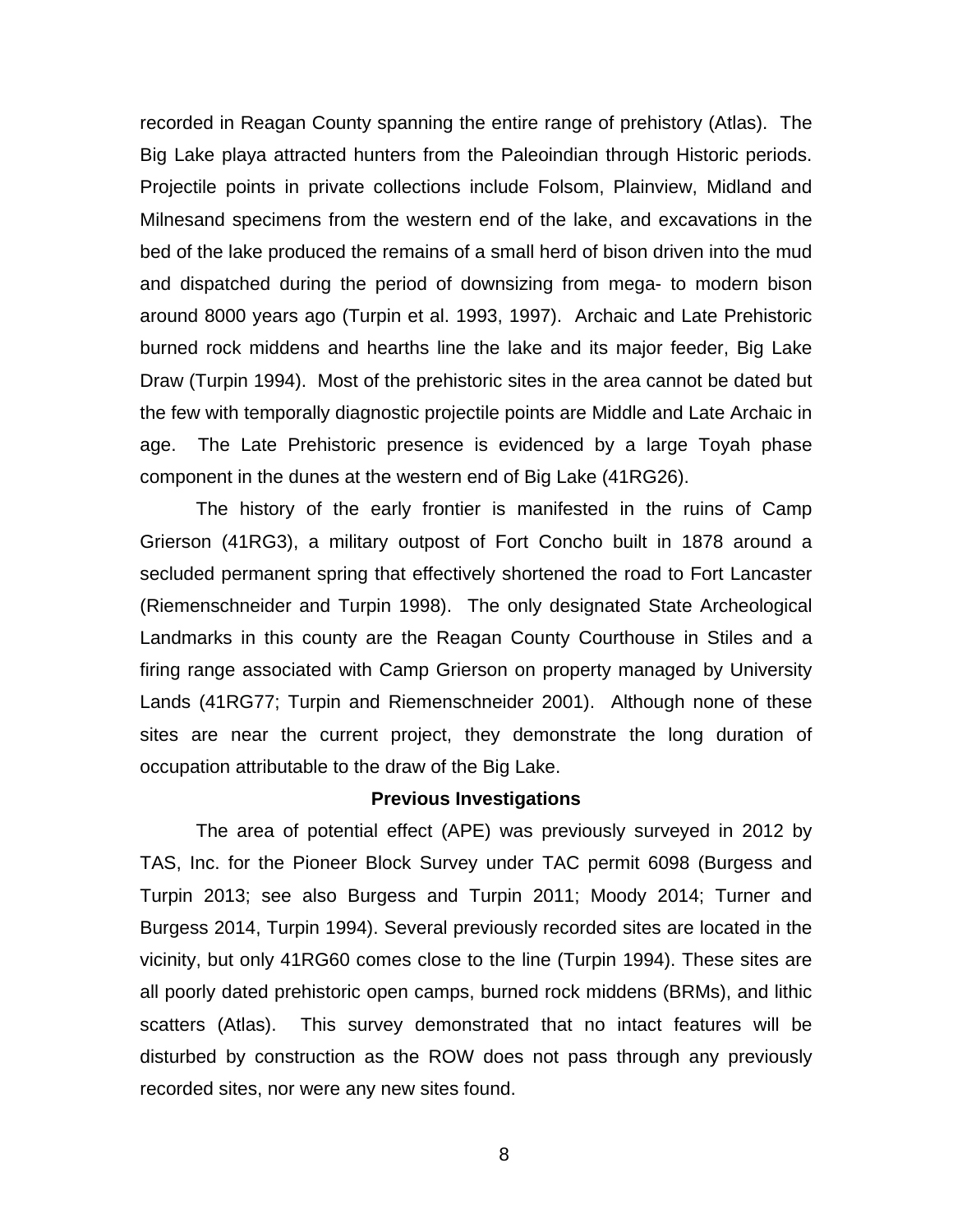### **METHODS**

<span id="page-13-0"></span>Prior to field work, the county site files and maps on the Texas Historical Commission's (THC) Archeological Site Atlas were searched for previously recorded site locations and references to archeological surveys undertaken in the vicinity of the proposed pipeline. Pedestrian survey of a total of 12.5 miles was conducted along the centerline of the ROW. Lack of or the extremely disturbed nature of the topsoil negated the need to dig shovel tests. No artifacts were collected so curation is not an issue.

## **RESULTS OF THE SURVEY**

<span id="page-13-1"></span>Existing pipelines and previous grubbed lines from the Pioneer Block Survey crossed the proposed ROW, as well as a few ephemeral drainages, numerous 2-tracks, and Hwys 67 and 137. However, no previously recorded sites impinge on the surveyed pipeline APE and no new sites were recorded.

### **CONCLUSIONS**

<span id="page-13-2"></span>Survey of the proposed pipeline produced no new site recordings and only one previously recorded site is near the APE. Located in the southern section of the proposed ROW, 41RG60's artifact assemblage – scattered burned rock, lithic debitage and one broken dart point – is typical of literally hundreds of sites in this region (Burgess and Turpin 2011, 2013, Turpin 1994). Shallow soils present a poor context for preservation and site integrity which was further compromised by detrimental land management practices including modern clearing for energy production, grazing, and hunting. Therefore, cultural resources present no impediment to installation of the JP Energy trunkline in the surveyed ROW.

### **REFERENCES CITED**

<span id="page-13-3"></span>Atlas-County

2014 Texas Archeological Sites Atlas Database. "Reagan County" <http://nueces.thc.state.tx.us/>. Accessed 07/26/2014.

Brune, Gunnar

1981 *Springs of Texas*. Privately Printed.

Burgess, Terry and Solveig A. Turpin

2011 *Cultural Resource Assessment of Cultural Resource Reconnaissance of University Lands Blocks 7,12, 44-47, 50, 51 Pangea West 3D Seismic*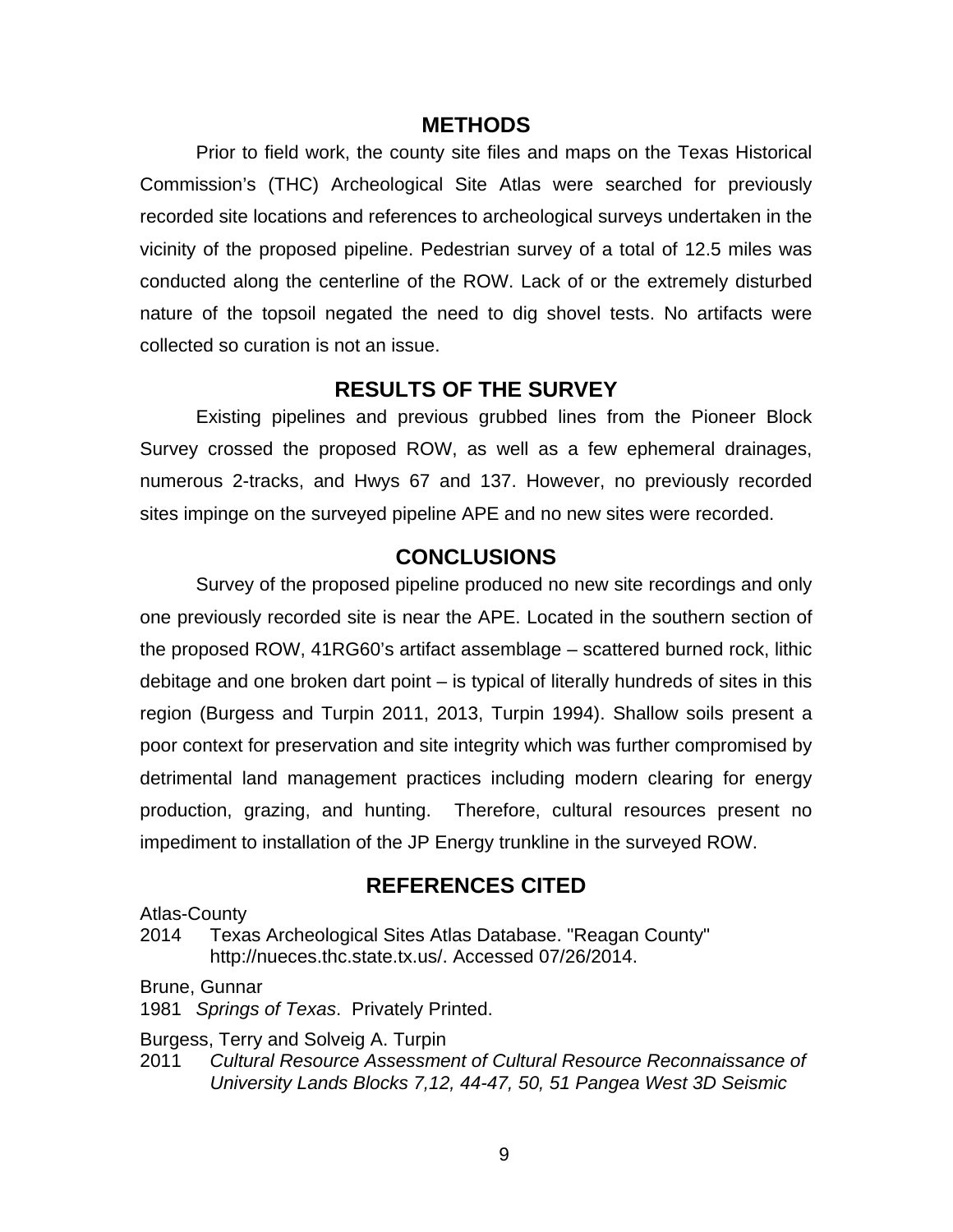*Shoot. Reagan and Crockett Counties, Texas*. University Lands, Midland. Texas Antiquities Permit 6037.

2013 *A Reconnaissance Survey of University Lands Seismic Development Blocks: Pioneer, East Crockett, Central and South Big Lake. Crockett, Irion, Reagan and Upton Counties, Texas*. Turpin and Sons Cultural Resources Report 35, Canyon Lake, Texas. Texas Antiquities Permit 6098.

Handbook of Texas, on-line

 http://www.tshaonline.org/handbook/online/articles/hnb32. Accessed 07/26/2014.

Moody, Angel S.

2014 *Negative Findings Cultural Resource Assessment of University Lands' Segment of Lucid Energy's Proposed 8 Big Lake 20-mile Pipeline ROW, Reagan County, Texas*. Turpin and Sons, Inc. Technical Report 250, Canyon Lake, Texas. Texas Antiquities Permit 7089

Prine, Henry S.

1920 Unpublished diary "Memoirs of Henry Sylvester Prine", transcribed by Stan Groves, 1933. Copy in possession of Larry Riemenschneider, San Angelo, and Solveig Turpin, San Antonio.

Riemenschneider, Larry and Solveig A. Turpin

- 1998 Grierson Springs: A Military Outpost of Fort Concho 1878-1882. *Journal of Big Bend Studies* 10:89-143. Sul Ross State University, Alpine, Texas.
- TPWD (Texas Parks and Wildlife Department) http://www.tpwd.state.tx.us/landwater/land/habitats/cross\_timbers/ecore gions/edwards\_plateau.phtml. Accessed 05/15/2014.
- Turner, Billy D., and Terry V. Burgess
- 2014 *Cultural Resource Assessment of University Lands' Segment of Lucid Energy's U50 U50-14 and U47-11 Pipelines, Reagan and Crockett Counties, Texas,* Texas Antiquities Permit 6768. Turpin and Sons, Inc. Technical Report 237. Canyon Lake.

Turpin, Solveig A.

1994 *A Reconnaissance of Big Lake Draw: Implications for Prehistoric Playa Utilization, Reagan County, Texas*. Texas Archeological Research Laboratory Technical Series 40. Texas Antiquities Permit 1369, The University of Texas at Austin.

Turpin, Solveig A. and Larry Riemenschneider

- 2001 Firing at Blank Range: Cavalry Maneuvers at Grierson's Gulch, 41RG77. *Journal of Big Bend Studies* 13:107-120.
- Turpin, Solveig A., Leland C. Bement and Herbert H. Eling, Jr.
- 1997 Stuck In the Muck: A West Texas Playa Bison Kill. *Plains Anthropologist* 42(159), Memoir 29:119-133.